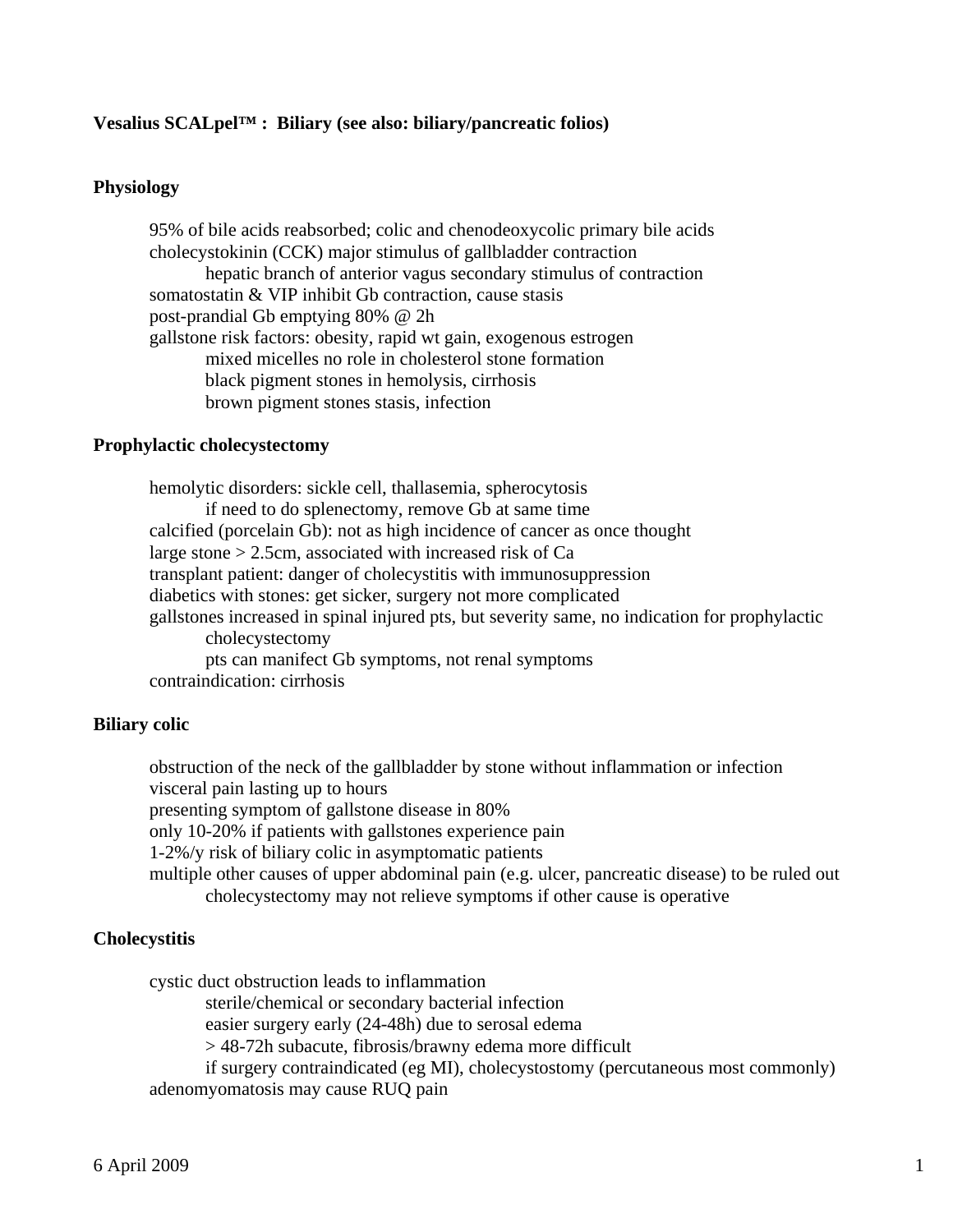### **Chronic acalculus cholecystitis**

 HIDA ejection fraction < 30%, late visualization reproduction of pain on CCK injection most convincing of diagnosis and probability of relieving symptoms

### **Acute acalculus cholecystitis**

 sick, ICU patient commonly post op, trauma, burn, hypovolemia, prolonged ileus, opiate, TPN, sepsis, starvation, low flow state ischemia, stasis final common pathways; 38% positive culture lap chole: 0.3% mort, 1% duct injury, 5% conversion (more in acute/subacute)

### **Cholangitis**

 choledocholithiasis highest incidence of positive bile culture (chronic cholecystitis lowest) hematogenous via portal v most common source cholangitis requires both obstruction and bacteria serum concentration of antibiotics most important Rx factor Charcot: fever, pain, jaundice Reynolds pentad: add shock and mental status changes decompress, relieve obstruction with stent cover Gm- and anaerobes: e. coli > klebsiella > enterococcus > bacteroides in order of frequency

#### **Gallstone ileus**

 female, ~70yo 75% fistula between Gb and duodenum (also stomach, colon, small bowel) passage of large  $(>2.5cm)$  stone 50% of patients have hx of Gb disease 50% of patients have pneumobilia intermittent obstruction over several days (tumbling) Rx enterotomy proximal to obstruction, remove stone, examine proximal bowel for additional stone interval cholecystectomy for symptomatic pts (30%)

#### **Benign biliary stricture**

 85% iatrogenic: post-op, Endoscopic biliary manipulation (stone extraction, stent) bile duct injury requiring reconstruction: laparoscopic equivalent to open document extent and location with ERCP, percutaneous cholangiogram repair with or without T-tube, Roux-Y if recognize injury immediately late Roux-Y choledochojejunostomy; occasional success with dilatation and stent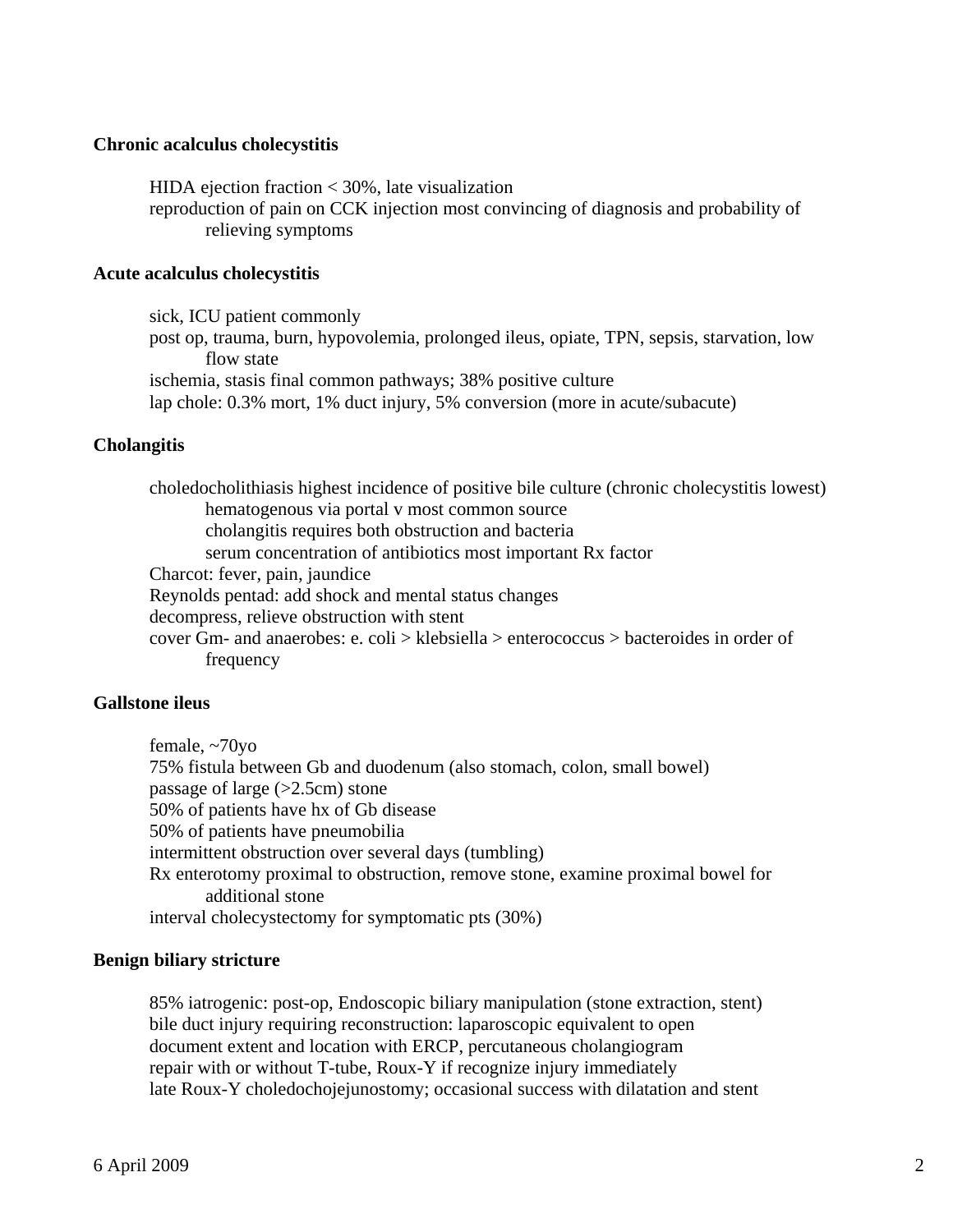unreconstructable, secondary biliary cirrhosis may require transplant

# **Gb polyps**

most cholesterol, 8% malignant

 risks malignancy: age > 50, size > 10mm, concomitant stones, solitary, symptomatic  $< 10$ mm observe w US Q3-6mo, if changing or pt  $> 50$  remove

- > 10mm, symptomatic remove
	- < 18mm, most not through wall, do lap chole
	- > 18mm do open chole

# **Bile duct injury**

 most bile duct injuries occur during elective procedures: misidentify cystic/common Bismuth classification:

 $1 > 2$ cm of duct left  $2 < 2$ cm 3 injury in continuity at bifurcation 4 no continuity R & L hepatic ducts

# **Gb cancer**

women  $>$  men, 1% of patients with stones risks: older, chronic typhoid carriers, stone > 3cm, calcified gallbladder (10-60%) 90% adenocarcinoma, peritoneal spread rarely diagnosed pre-op asymmetric Gb wall without inflammation >1cm Gb polyp suspicious, do open chole percutaneous bx for suspected mets only, not for Gb prognosis depends on depth: stage I, mucosa only, 60% 5y survival cholecystectomy alone for stage I stage IV, all layers and N+ 7% 5y extended cholecystectomy (en block resection segments IVb and V) plus lymph node dissection (hepatoduodenal ligament and peripancreatic) for all but mucosal lesion/stage I (usually incidental finding)

### **Primary sclerosing cholantitis**

 chronic progressive generalized stricture F:M, 40:60% 50% of cases associated with inflammatory bowel disease (UC) also associated w pancreatitis no medical Rx pre-malignant, 10% incidence of cholangiocarcinoma symptoms: jaundice, pruritis, recurring cholangitis, fatigue, wt. loss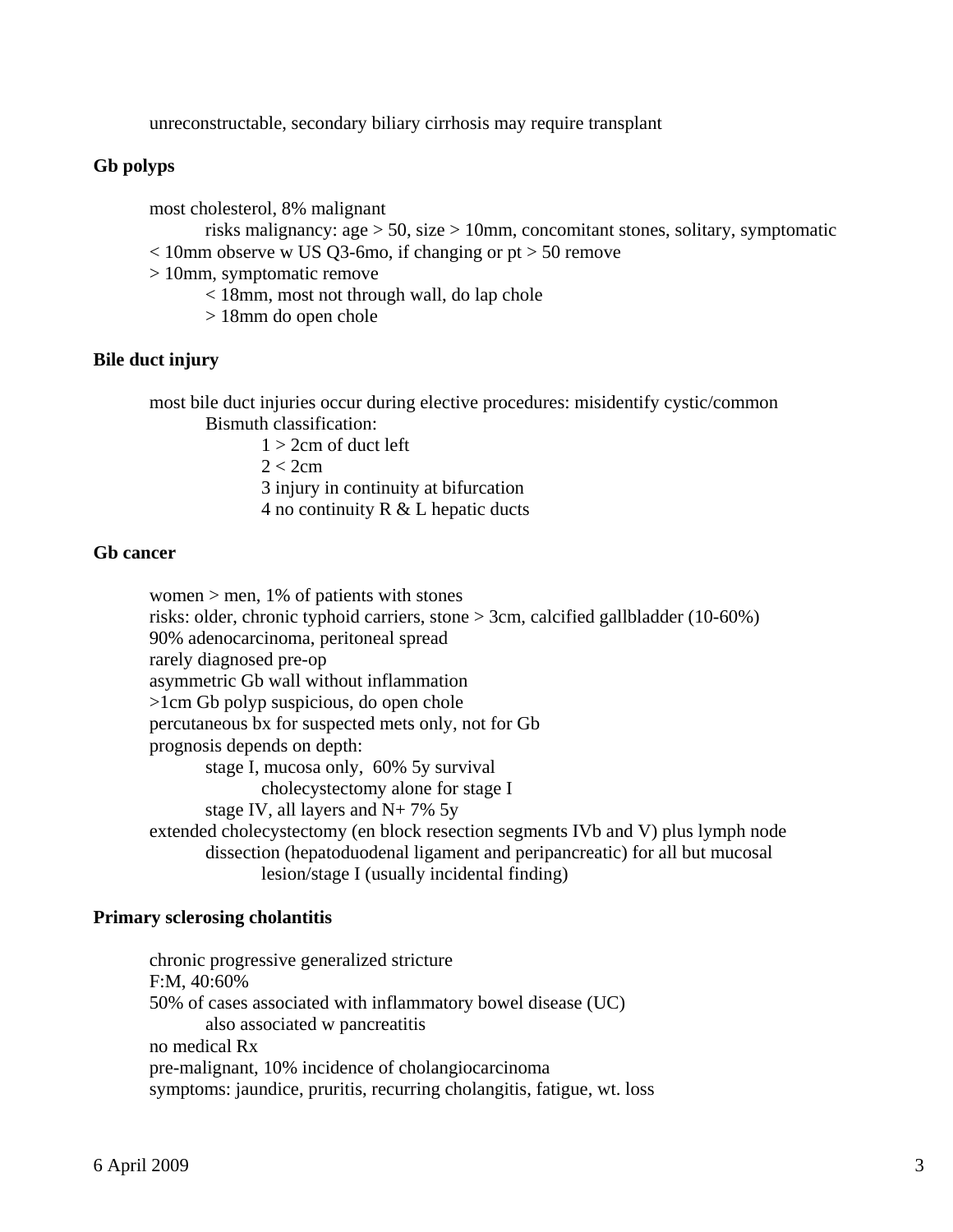25% asymptomatic dilatation not effective surgical resection of dominant stricture rarely beneficial may come to transplant

# **Choledochocele**

 I diffuse fusiform common bile duct dilatation, 95% type I RUQ mass, pain, jaundice, nausea and vomiting, fever, chills resect II diverticulum, resect III intraduodenal: sphincterotomy, Whipple, Roux-Y IV intra and extrahepatic resect extrahepatic, dilate intrahepatic stricture transplant V multiple intrahepatic (Caroli's) episodes cholangitis, jaundice ultimately transplant malignant potential, bypass not indicated

 Choledochal cyst narrative: [http://vesalius.com/cfoli\\_frms.asp?VID=1410&StartFrame=1&tnVID=1411](http://vesalius.com/cfoli_frms.asp?VID=1410&StartFrame=1&tnVID=1411)

 Choledochal cyst discussion: [http://vesalius.com/graphics/cf\\_quicknotes/qn.asp?VID=1412](http://vesalius.com/graphics/cf_quicknotes/qn.asp?VID=1412)

### **Cholangiocarcinoma**

 60-65yo, M>F risks: cystic dilatation of ducts, hepatolithiasis, primary sclerosing cholangitis, chlonorchis 35% distal common bile duct, 30% common hepatic, 20% bifurcation (Klatskin), diffuse 15% 90% present with jaundice resection only Rx obstruction: maximum bilirubin 30 higher = renal, hemolysis, hepatocellular disease hypotension, bile acidemia, endotoxemia cause renal failure with obstruction

# **Hemobilia**

 iatrogenic 50%: biliary drainage, liver bx trauma: blunt > penetrating abdominal pain, UGI bleed, jaundice; all 3 in 22% blood loss, occlusive clots in the biliary tree major bleed: melena 90%, hematemesis 60%, biliary colic 70%, jaundice 60%